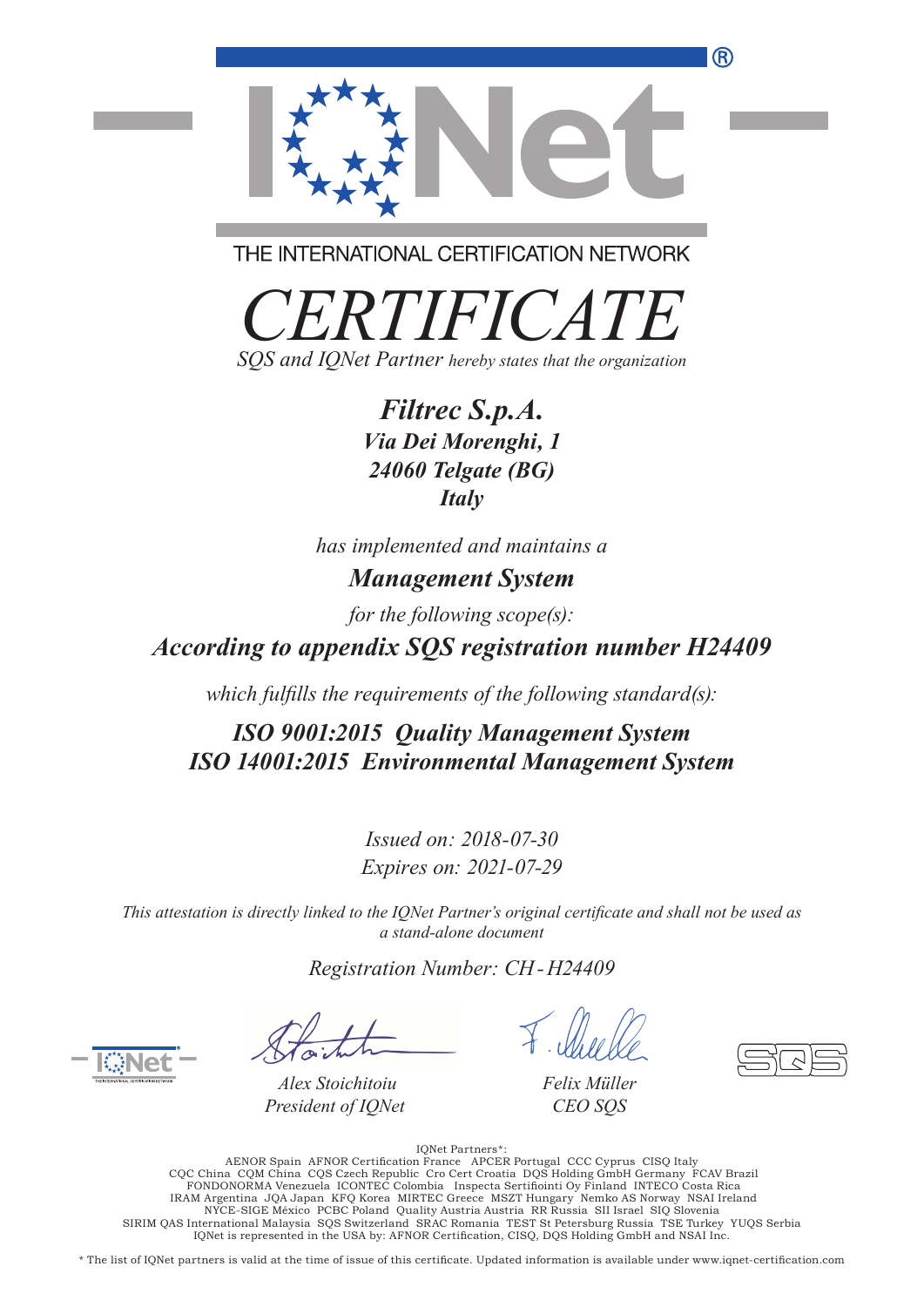

## **Certificate**

SQS herewith certifies that the company named below has a management system which meets the requirements of the standards specified below.



**Filtrec S.p.A. Via Dei Morenghi, 1 24060 Telgate (BG) Italy**

Scope of certification

## According to appendix

Field of activity

**h**<br>**Development, manufacture and sale<br>of hydraulic filters and filter elements** Development, manufacture and sale of hydraulic filters and filter elements

Normative basis

## **e r**  $\overline{01}$

**Quality Management System Environmental Management System** 

**Switzerland**<br> **Switzerland**<br> **Switzerland**<br> **Switzerland**<br> **Switzerland**<br> **Switzerland**<br> **Switzerland**<br> **Switzerland**<br> **Switzerland** Scope(s) 18 Validity 30.07.2018–29.07.2021 Reg. no. H24409 Issue 30.07.2018

 $Gclo$ 

X. Edelmann, President SQS

F. Müller, CEO SQS









Swiss Association for Quality and Management Systems SQS Bernstrasse 103, 3052 Zollikofen, Switzerland